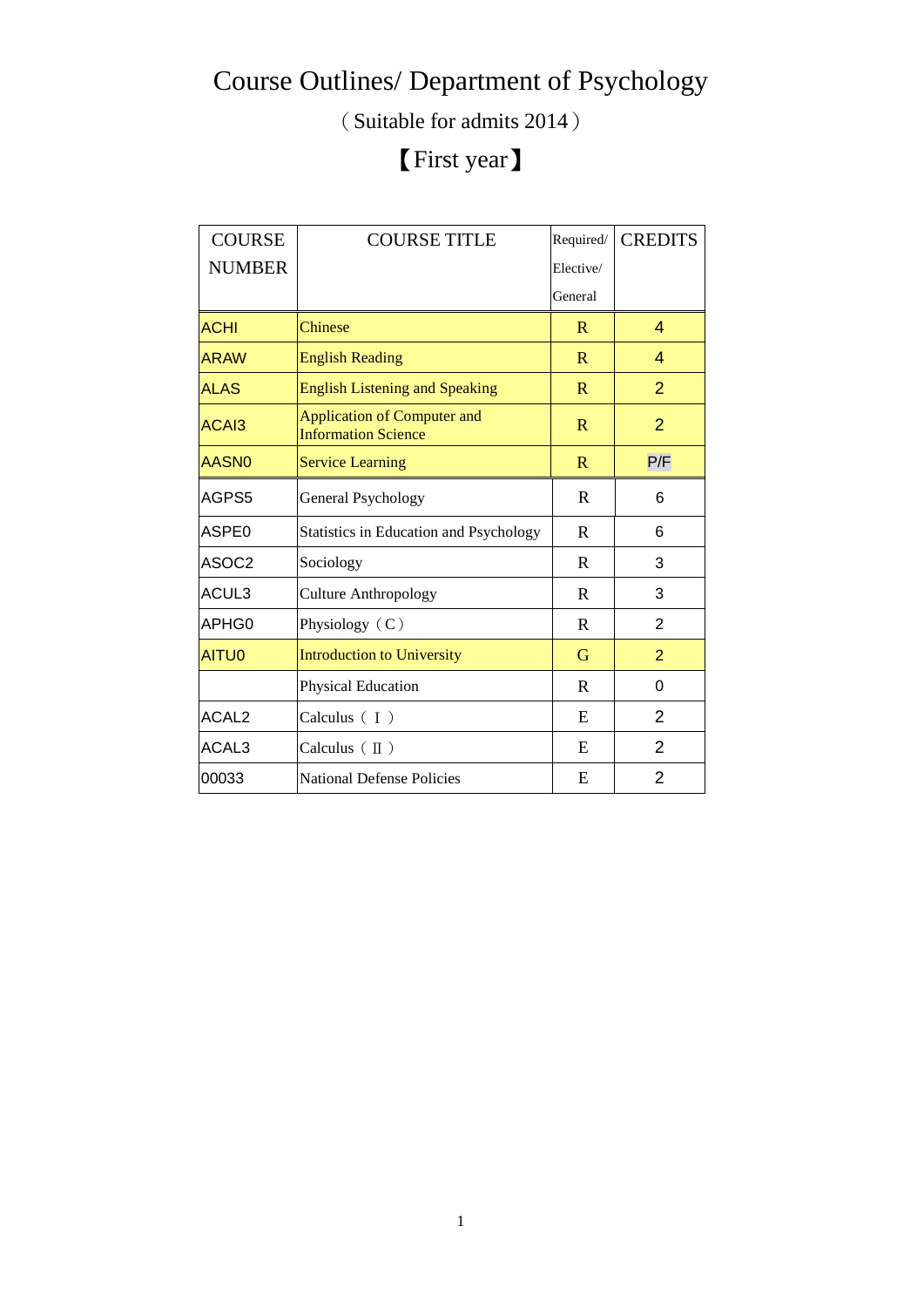(Suitable for admits 2014)

#### 【Second year】

| <b>COURSE</b>     | <b>COURSE TITLE</b>                                               |              | Required/ CREDITS |
|-------------------|-------------------------------------------------------------------|--------------|-------------------|
| <b>NUMBER</b>     |                                                                   | Elective/    |                   |
|                   |                                                                   | General      |                   |
| AMPA0             | Experimental Methods in Psychology Lab.                           | R            | $\overline{2}$    |
| AMPE0             | Experimental Methods in Psychology                                | $\mathbf R$  | 4                 |
| APST <sub>0</sub> | Psychological Testing (Including Practice)                        | $\mathbf R$  | 6                 |
| ADPS1             | Developmental Psychology                                          | $\mathbf R$  | 3                 |
| APYP0             | Physiological Psychology                                          | $\mathbf R$  | 3                 |
| ASOP1             | Social Psychology                                                 | $\mathbb{R}$ | 3                 |
| APSP0             | Psychology of Personality                                         | R            | 3                 |
| AHNP0             | <b>Cognitive Psychology</b>                                       | $\mathbf R$  | 3                 |
|                   | <b>Physical Education</b>                                         | $\mathbb{R}$ | $\Omega$          |
| <b>AASN0</b>      | <b>Service Learning</b>                                           | $\mathbb{R}$ | P/F               |
| APYS <sub>0</sub> | <b>Career Planning for a Psychologist</b>                         | G            | $\overline{2}$    |
| ACTT4             | The Theory and Practice of Counseling                             | E            | 3                 |
| AEAD0             | Evaluation and Assessment in Children with<br>Developmental Delay | E            | 2                 |
| <b>ANET0</b>      | <b>Internet and Psychology</b>                                    | G            | $\overline{2}$    |
| ADRP1             | Psychology and Education of Exceptional<br>Children               | E            | 3                 |
| ASGL0             | <b>Group Counseling</b>                                           | E            | 3                 |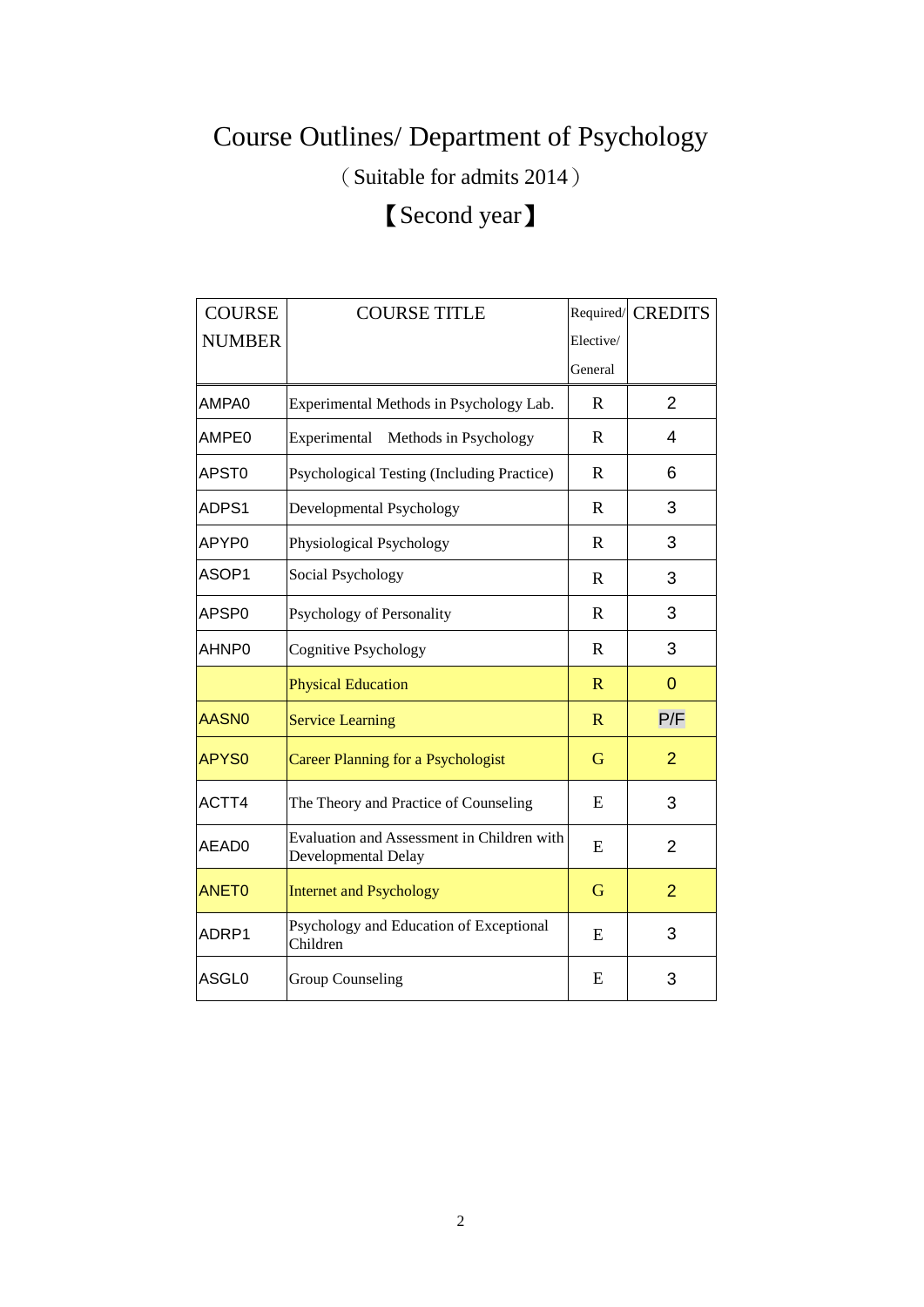(Suitable for admits 2014)

### 【Third year】

| <b>COURSE</b>     | <b>COURSE TITLE</b>                                  | Required/ | <b>CREDITS</b> |
|-------------------|------------------------------------------------------|-----------|----------------|
| <b>NUMBER</b>     |                                                      | Elective/ |                |
|                   |                                                      | General   |                |
| APXP0             | Psychology of Perception                             | R         | 3              |
| AABP0             | Abnormal Psychology                                  | R         | 3              |
| ACCL <sub>1</sub> | <b>Career Counseling</b>                             | E         | $\overline{2}$ |
| AHRT0             | Introduction to Human Resource Management            | E         | 3              |
| ABRC0             | Behavior Observation and Guidance for<br>Children    | E         | 3              |
| ASPM <sub>0</sub> | Sleep Management                                     | E         | 2              |
| APGN0             | Psychology, Science and News                         | E         | 3              |
| AHXP1             | <b>Health Psychology</b>                             | E         | 3              |
| AASP1             | <b>Applied Social Psychology</b>                     | E         | 3              |
| ACTU2             | The Theory and Practice of Transactional<br>Analysis | E         | 3              |
| APOY0             | <b>Introduction to Positive Psychology</b>           | E         | 3              |
| AORB <sub>0</sub> | Organizational Behavior                              | E         | 3              |
| ASTP0             | <b>Application of Statistical Packages</b>           | E         | 3              |
| ACLT <sub>2</sub> | Introduction to Clinical Psychology                  | E         | 3              |
| ADBO1             | Deviant Behaviors of Children                        | E         | 3              |
| ACHB <sub>0</sub> | Psychopharmacology                                   | E         | 3              |
| APSG2             | <b>Psychological Research Methods</b>                | E         | 3              |
| <b>APLYO</b>      | Play Therapy                                         | E         | 3              |
| ANSG0             | Presentation skills training                         | E         | 3              |
| APOY1             | Practicum in Positive Psychology                     | E         | 3              |